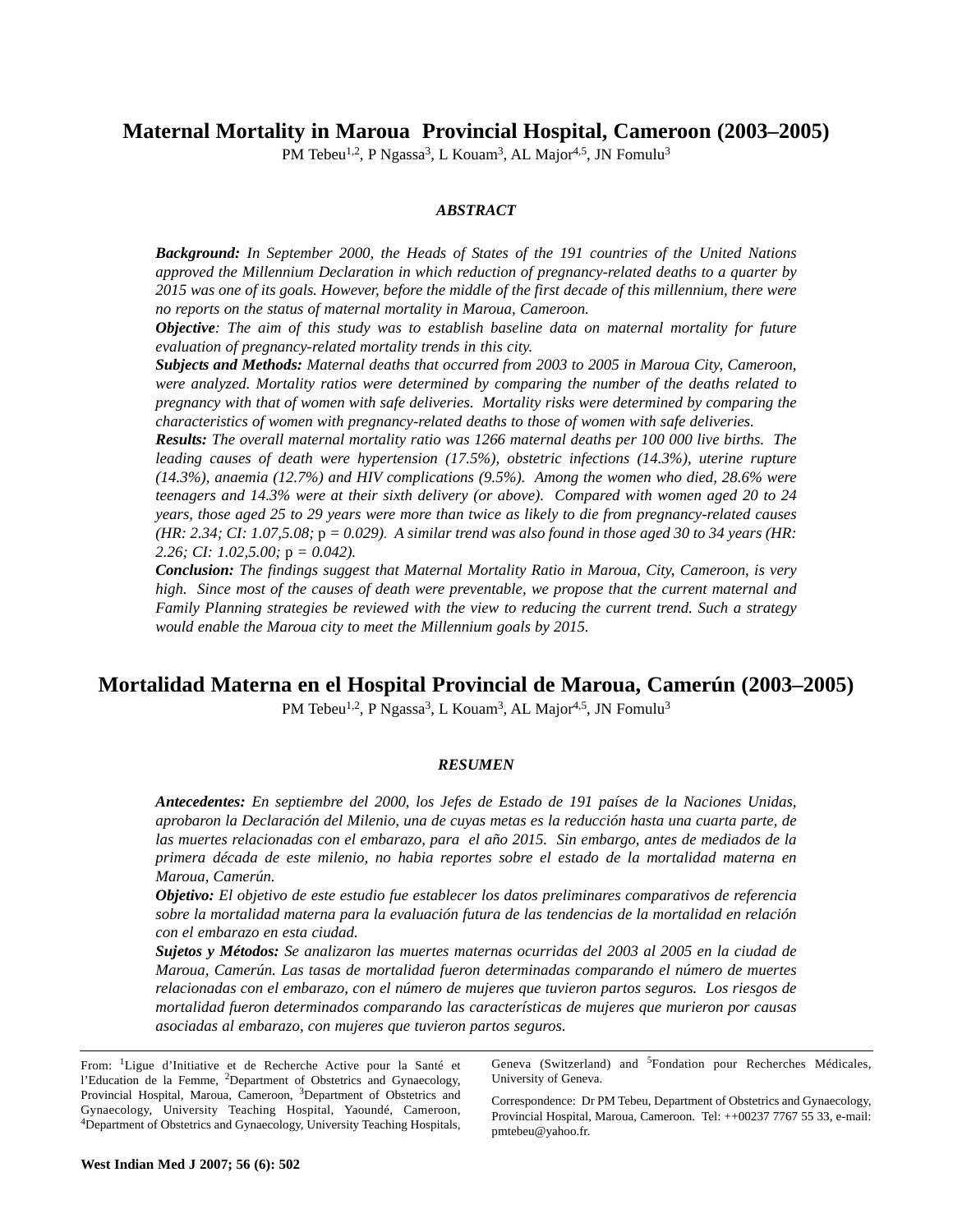## Tebeu et al

*Resultados: La tasa general de mortalidad materna fue de 1266 muertes maternas por cada 100 000 nacidos vivos. Las causas principales de muerte fueron: hipertensión (17.5%), infecciones obstétricas (14.3%), ruptura uterina (14.3%), anemia (12.7%) y complicaciones por VIH (9.5%). De las mujeres que murieron, 28.6% eran adolescentes y 14.3% estaban en su sexto parto (o por encima). En comparación con las mujeres de 20 a 24 años de edad, las de 25 a 29 años presentaban una probabilidad dos veces mayor de morir por causas relacionadas con el embarazo (HR: 2.34; CI: 1.07, 5.08;* p *= 0.029). Una tendencia similar se halló también en las mujeres de 30 a 34 años de edad (HR: 2.26; CI: 1.02, 5.00;* p *= 0.042).* 

*Conclusión: Los hallazgos sugieren que la tasa de mortalidad maternal en la ciudad de Maroua, Camerún, es muy alta. Puesto que la mayor parte de las causas de muerte son prevenibles, proponemos que se revisen las estrategias actuales de maternidad y planificación de familia, a fin de reducir la tendencia actual. Tal estrategia permitiría a la ciudad de Maroua alcanzar las metas del Milenio para el 2015.* 

**West Indian Med J 2007; 56 (6): 503**

## **INTRODUCTION**

In 1995, the maternal mortality rate (MMR) in Africa was reported by the WHO as varying between 360 and 1300 per 100 000 live births (1). At that time, the MMR for Cameroon was reported as 420 per 100 000 live births (2). In September 2000, the Heads of State of 191 countries promulgated the Millennium Declaration initiative. In the declaration, they affirmed the importance of freedom, peace, security, equality, tolerance, respect for nature, sharing of responsibilities, ensuring development and eliminating poverty throughout the planet and guaranteeing democracy and good governance. These sentiments were translated into eight practicable goals to be achieved by 2015. One of these goals was to improve maternal health by reducing pregnancy-related deaths by three-quarters (3).

Since 1915, the pregnancy-related mortality ratio has declined in the United States of America (USA) from 700 in 1915 to 7.8 pregnancy-related deaths per 100 000 live births in 1984 (4). Recently, maternal mortality ratios in France were reported to have reduced from 18 to 9 per 100 000 from 1989 to 1999 and these results were interpreted as a sign of improvement in care (5). Pregnancy-related mortality ratios in the North-Eastern USA and in countries such as Ireland, the Netherlands, Scandinavia and Switzerland have been reduced to between 4 and 5 per 100 000 live births (6). All these reductions in pregnancy-related deaths were attributed to improvements in maternal health services.

However, many researchers have described significant under-reporting of cases and have found the actual rate of pregnancy-related mortality to be between 39% and 112% (7–9). If these declarations were true, then the true pregnancy-related mortality ratio in Cameroon in 1995 would be between 584 and 890 per 100 000 live births. Under-reporting is possible in a country like Cameroon because MMR are compiled from provincial hospital reports and extrapolated to the entire country. However, since the middle of the first decade of this millennium, there have been no data on maternal mortality ratios (MMR) in Maroua, Cameroon. We therefore carried out this study in order to describe the risk factors for maternal mortality and to establish baseline data on maternal mortality ratios in Maroua, Cameroon.

# **SUBJECTS AND METHODS**

# **Study design and setting**

This was a descriptive and historical cohort study performed in the Provincial Hospital at Maroua, Cameroon. A retrospective study is not required to be submitted to the ethical board of the hospital. Cameroon is one of 17 African nations that got its independence in 1960. This country is situated at the Guinean Gulf in the Atlantic Ocean and covers a surface area of 475 440 square kilometres. Cameroon has about 16 million inhabitants of which about 51% are female. The Far North Province has a population of about three million and Maroua is the capital. It is one of the five most important towns in Cameroon.

#### **Population**

Data collection was performed from delivery room and death registers between 01/01/2003 and 31/12/2005. Deaths were identified from the maternal death register  $(n = 63)$ . We selected cases of safe deliveries during the same period from delivery room registers ( $n = 4975$ ). Each case of maternal death identified over the three-year period was matched with three controls that had safe deliveries. There was not always the situation where there could be up to three controls before a maternal death. Controls were matched on birth order and time of delivery with each case. The controls were selected from the first safe three deliveries following the identification of each case of maternal death during the study period, as they occurred in the delivery register. For the purpose of the estimation of maternal mortality ratio, the denominator considered was the total safe deliveries in the study period. In this study, only birthweights  $\frac{1000g}{g}$  were considered because, in our setting, pregnancies that end with birthweights < 1000g were more likely to be classified as abortions. Such cases in this study would have tended to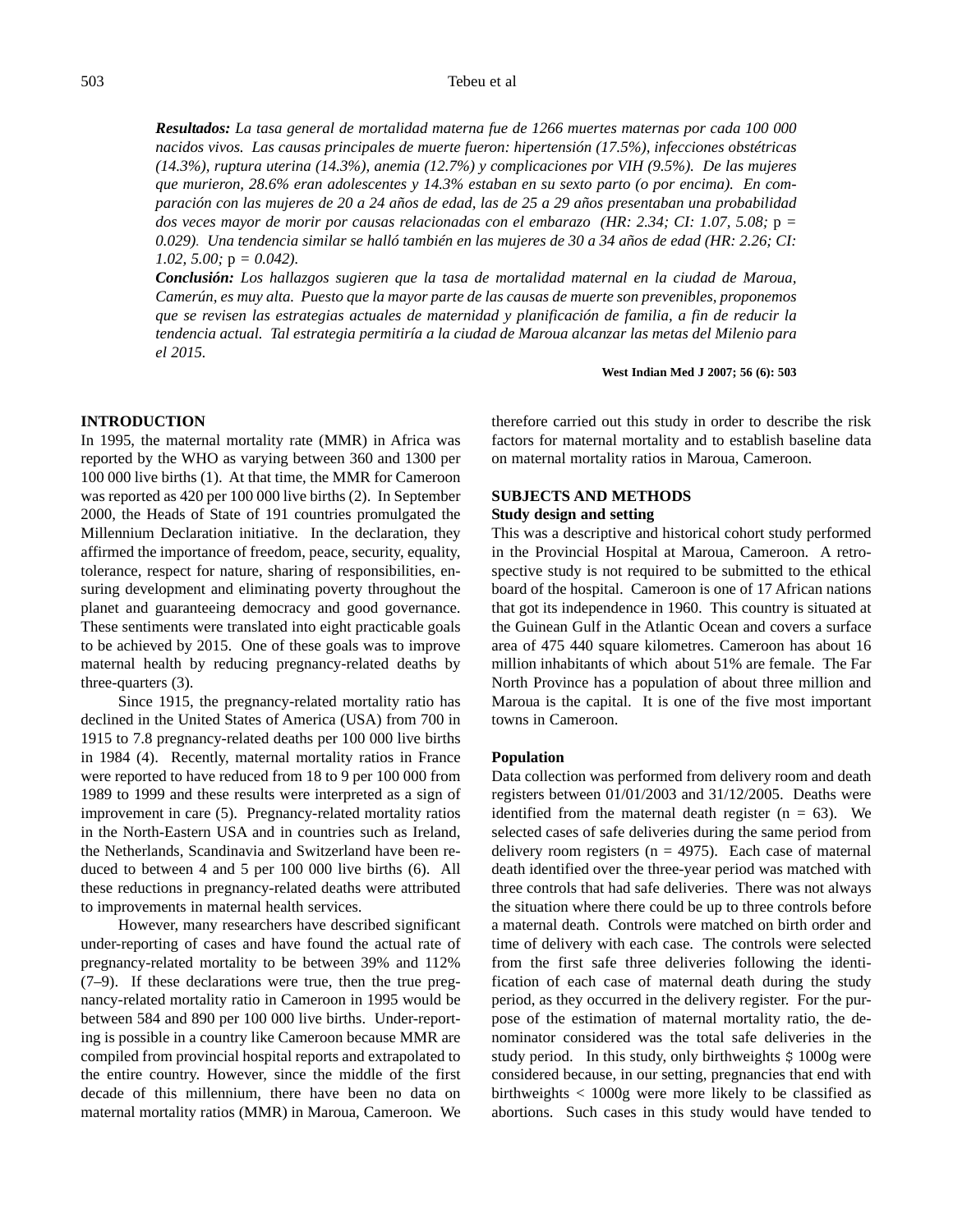increase the denominator and consequently reduced the MMR.

### **Variables**

There is no centre for the registration of deaths in Maroua. Deaths are reported only for cases that occur in hospitals. Data on socio-demographic characteristics and disease patterns of the subjects in this study were obtained from the medical files. The hospital keeps different registers for recording deliveries and maternal deaths.

We collected information on the following variables: age at the time of death or delivery, marital status, number of previous births and number of antenatal care visits, using the software Excel. In this study, a maternal death was defined as the death of any woman from any cause while she was pregnant and up to forty-two days after termination of pregnancy, regardless of the length and site of pregnancy (*ie* intrauterine or ectopic). Deaths were classified as resulting from direct, indirect or unknown causes. The so-called unknown was used to identify any missing information about one variable of the woman. A direct maternal death was defined as a death that resulted during the management of a pregnancy condition, labour, delivery or postpartum. An indirect maternal death was defined as a case in which pregnancy exacerbated a pre-existing health condition.

#### **Statistical analyses**

The baseline characteristics of the two groups using the Chisquare test for heterogeneity were compared. We compared the causes of deaths and computed the maternal mortality ratio for the two groups using SPSS and Epi-info 6.0. Relative Risk (and not Odds Ratio) would seem to us the appropriate risk to have been calculated in a historical cohort study of this nature. Thus, the Hazard Ratio with 95% confidence interval was used to measure the effect of age on the risk of maternal death. The level of significance (*p*) was set at 0.05.

# **RESULTS**

During the study period, we identified 63 maternal deaths and selected 171 controls. We found a slight decrease of MMR from 1407.5 in 2003 to 1322.6 in 2005 and an overall pregnancy-related mortality ratio of 1266.3 deaths per 100 000 live births (Table 1).

The majority of the pregnancy-related deaths (73.0%) were the direct results of complications during pregnancy. These included hypertension (17.5%), obstetric infections (14.3%), uterine rupture (14.3%), anaemia (12.7%), HIV complications (9.5%), Caesarean section (7.9%), post partum haemorrhage (3.2%) and malaria (6.3%) (Table 2).

Of the women who died, 28.6% were teenagers whilst 14.3% were having their sixth (or more) delivery. However, 46% of the deaths occurred in women having their first delivery (Table 3). Fourteen per cent of the maternal deaths Table 1: The maternal mortality ratio in Maroua, Cameroon, from 2003 to 2005.

| Year of the<br>event | <b>Total live</b><br><b>births</b> | <b>Maternal</b><br>deaths | MMR <sup>a</sup> |
|----------------------|------------------------------------|---------------------------|------------------|
| 2003                 | 1492                               | 21                        | 1407.5           |
| 2004                 | 1744                               | 19                        | 1089.4           |
| 2005                 | 1739                               | 23                        | 1322.6           |
| <b>Total</b>         | 4975                               | 63                        | 1266.3           |

 $a =$  Maternal mortality estimated as death per 100 000 lives birth

Table 2: Causes of pregnancy related deaths

| <b>Causes of death</b> |                          | n              | (%)   |
|------------------------|--------------------------|----------------|-------|
| <b>Direct causes</b>   |                          | 46             | 73.0  |
|                        | Hypertension             | 11             | 17.5  |
|                        | Obstetric infections     | 9              | 14.3  |
|                        | Uterine rupture          | 9              | 14.3  |
|                        | Anaemia                  | 8              | 12.7  |
|                        | Caesarean section        | 5              | 7.9   |
|                        | Post partum haemorrhage  | $\overline{2}$ | 3.2   |
|                        | Abruptio placenta        | $\overline{c}$ | 3.2   |
| <b>Indirect causes</b> |                          | 14             | 22.2  |
|                        | <b>HIV</b> complications | 6              | 9.5   |
|                        | Malaria                  | 4              | 6.3   |
|                        | Respiratory distress     | 2              | 3.2   |
|                        | Meningitis               | $\mathfrak{D}$ | 3.2   |
| Unknown                |                          | 3              | 4.8   |
| Total                  |                          | 63             | 100.0 |

 $n =$  number of death;  $%$  = percentage

occurred during the first six months of pregnancy (Table 3); 14.3% of the women who died were 20 to 24 years old compared to 32.7% who survived delivery in this age group (Table 3).

After 35 years, there were three (4.8%) deaths compared to 17 (10%) safe deliveries (Table 3). The 12 (19.0%) instances in which age was not recorded in this study were in the women who died (Table 3). Maternal age was significantly different between those who died and those who survived delivery ( $p = 0.000$ ).

The marital status was not recorded in 10 (15.9%) of the women who died as compared to only two (1.2%) instances of the women who survived delivery. The majority of the women (94%) in this study were married: 51 (81%) among the dead and 169 (98.8%) among women who survived. The difference in proportion was statistically significantly different ( $p = 0.000$ ).

Although there was a higher proportion of first delivery among women who died (46%) compared to among those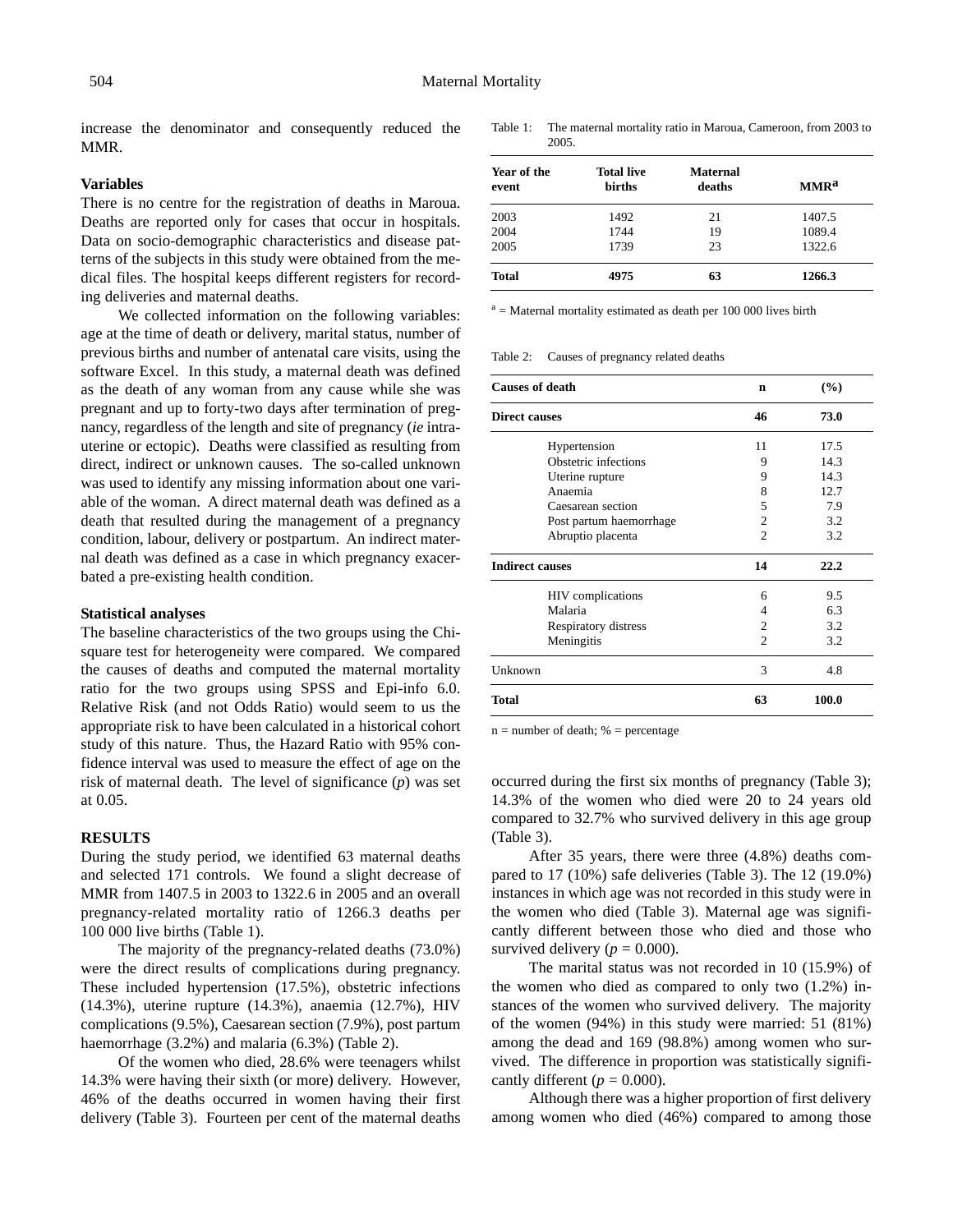| <b>Characteristics</b>           |                |                                                                            |                |              |                |                   |           |
|----------------------------------|----------------|----------------------------------------------------------------------------|----------------|--------------|----------------|-------------------|-----------|
|                                  |                | Death<br>Yes<br>N <sub>0</sub><br>n(%)<br>$n$ (%)<br>$n = 63$<br>$n = 171$ |                | <b>Total</b> |                | $p$ -value        |           |
|                                  |                |                                                                            |                |              |                | n(%)<br>$n = 234$ |           |
| Age classes (years)              |                |                                                                            |                |              |                |                   | $0.000**$ |
| $10 - 19$                        | 18             | 28.6                                                                       | 53             | 31.0         | 71             | 30.3              |           |
| $20 - 24$                        | 9              | 14.3                                                                       | 56             | 32.7         | 65             | 27.8              |           |
| $25 - 29$                        | 11             | 17.5                                                                       | 23             | 13.5         | 34             | 14.5              |           |
| $30 - 34$                        | 10             | 15.9                                                                       | 22             | 12.9         | 32             | 13.7              |           |
| $35 - 39$                        | 1              | 1.6                                                                        | 15             | 8.8          | 16             | 6.8               |           |
| $40 - 99$                        | $\mathfrak{2}$ | 3.2                                                                        | $\overline{c}$ | 1.2          | $\overline{4}$ | 1.7               |           |
| Unknown                          | 12             | 19.0                                                                       |                |              | 12             | 5.1               |           |
| Marital status                   |                |                                                                            |                |              |                |                   |           |
| Married                          | 51             | 81.0                                                                       | 169            | 98.8         | 220            | 94.0              | $0.000**$ |
| Not married                      | $\mathfrak{2}$ | 3.2                                                                        |                |              | $\overline{2}$ | .9                |           |
| Unknown                          | 10             | 15.9                                                                       | $\overline{c}$ | 1.2          | 12             | 5.1               |           |
| Previous birth                   |                |                                                                            |                |              |                |                   |           |
| $\boldsymbol{0}$                 | 29             | 46.0                                                                       | 70             | 40.9         | 99             | 42.3              | $0.519*$  |
| $\mathbf{1}$                     | 7              | 11.1                                                                       | 33             | 19.3         | 40             | 17.1              |           |
| $\overline{c}$                   | 5              | 7.9                                                                        | 20             | 11.7         | 25             | 10.7              |           |
| $3 - 4$                          | 9              | 14.3                                                                       | 22             | 12.9         | 31             | 13.2              |           |
| $5 - 8$                          | 11             | 17.5                                                                       | 24             | 14.0         | 35             | 15.0              |           |
| Unknown                          | $\overline{c}$ | 3.2                                                                        | $\overline{2}$ | 1.2          | $\overline{4}$ | 1.7               |           |
| Antenatal care attendance        |                |                                                                            |                |              |                |                   |           |
| No ANC                           | $\mathfrak{2}$ | 3.2                                                                        | 13             | 7.6          | 15             | 6.4               | $0.000**$ |
| $1-4$ ANC                        | 10             | 15.9                                                                       | 112            | 65.5         | 122            | 52.1              |           |
| Unknown                          | 51             | 81.0                                                                       | 46             | 26.9         | 97             | 41.5              |           |
| Age status of pregnancy at death |                |                                                                            |                |              |                |                   |           |
| $< 7$ months                     | 9              | 14.3                                                                       |                |              |                |                   |           |
| $$7$ months                      | 44             | 69.8                                                                       |                |              |                |                   |           |
| Unknown                          | 10             | 15.9                                                                       | —              |              |                |                   |           |

Table 3: Characteristics of women according to the live status

ANC = Antenatal Care

(40.9%) who survived, a higher proportion were having their sixth (or more) delivery among women who died (17.5%) compared to those (14%) who survived. The number of previous deliveries was not statistically different in the two groups ( $p = 0.519$ ).

Among the women who died, only 2 (3.2%) and 10 (15.9%) respectively had 'no antenatal consultations and 'between 1 and 4 ANCs'; whilst only 13 (7.6%) and 112 (65.5%) of those who survived had respectively 'no ANC' or 'between 1 and 4 ANCs'. The ANC attendance status was 'unknown' in 41.5% of women in this study. Among those 137 women who attended for ANC and the appropriate statistics given, 12 (8.8%) were from those who died and 125 (91.2%) from those who survived. The number of antenatal consultations was statistically significantly different in the two study populations ( $p = 0.000$ ) (Table 3).

The death of 44 (69.8%) of the women occurred when the pregnancy was  $>$  = 7 months. The gestational age at the time of death was not known in 10 (15.9%) cases. In comparison with women aged 20 to 24 years, those aged 25 to 29 years were more than twice as likely to die from pregnancy-related causes (HR: 2.34; CI: 1.07,5.08; *p* =

0.029); a similar observation was noted for those aged 30 to 34 years (HR: 2.26; CI: 1.02,5.00; *p* = 0.042). In comparison with women who had 3 to 4 previous deliveries, women with 5 to 8 deliveries were more likely to die from pregnancyrelated causes, however there was no significant association

Table 4: Maternal mortality ratios by risk factor

| <b>Characteristics</b> |                |            |    |                        |                 |
|------------------------|----------------|------------|----|------------------------|-----------------|
|                        |                | Death      |    | HR $(95\% \text{ CI})$ | <i>p</i> -value |
|                        |                | <b>Yes</b> | No |                        |                 |
| Age classes (years)    |                |            |    |                        |                 |
|                        | $20 - 24$      | 9          | 56 | 1 <sup>a</sup>         |                 |
|                        | $10 - 19$      | 18         | 53 | $1.83(0.89 - 3.78)$    | $0.092*$        |
|                        | $25 - 29$      | 11         | 23 | $2.34(1.07-5.08)$      | $0.029**$       |
|                        | $30 - 34$      | 10         | 22 | $2.26(1.02 - 5.00)$    | $0.042**$       |
| Previous birth         |                |            |    |                        |                 |
|                        | $3 - 4$        | 9          | 22 | 1 <sup>a</sup>         |                 |
|                        | 0              | 29         | 70 | $1.01(0.54 - 1.89)$    | $0.977*$        |
|                        |                | 7          | 33 | $0.60(0.25-1.44)$      | $0.248*$        |
|                        | $\overline{c}$ | 5          | 20 | $0.69(0.26 - 1.80)$    | $0.600*$        |
|                        | $5 - 8$        | 11         | 24 | $1.08(0.52 - 2.26)$    | $0.832*$        |

CI = Confidence Interval, a = reference;  $* = p > 0.05$ ;  $** = p < 0.05$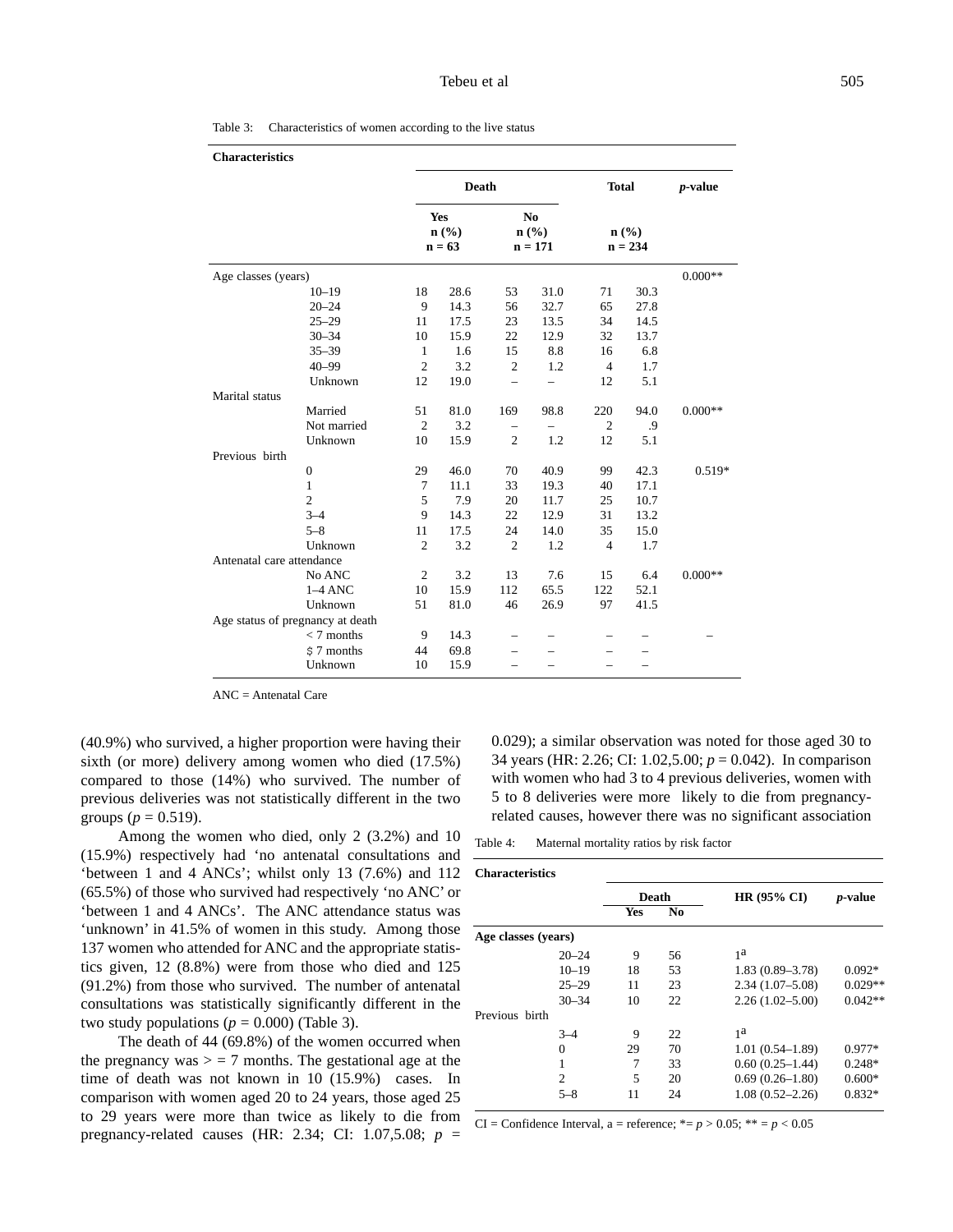between MMR and parity in this study (HR: 1.08; CI: 0.52, 2.26; *p* = 0.832) (Tables 3, 4).

## **DISCUSSION**

The mean pregnancy-related mortality ratio for Maroua from 2003 to 2005 appears to be much higher than the mean of 420 per 100 000 live births reported for the entire country of Cameroon ten years ago (2). The present study is hospitalbased and is therefore likely to suffer from 'under-reporting biases'. Therefore, like other studies of this nature, our findings are likely to be under estimations (7– 9). The following are other possible explanations why the findings in this study are different from that of the rest of the country. The social and demographic characteristics of the population of Maroua are likely to be different from that of the rest of the country. Maroua is known as a very poor region of the country and it is uncommon to find women with social insurance and every woman has to pay the ANC and delivery fee from her own resources. Poverty, consequently, tends to favour delivery at home in Maroua. Maroua is close to the Northeast of the Republic of Nigeria and the Southwest of the Repulic of Tchad. Populations from these countries live in Maroua and surrounding areas. It is unusual for many of them to have regular occupation and financial support. The immigrant population from neighbouring countries could also influence the results of this study.

Although the MMR in this study is higher than the 800 per 100 000 live births reported for West Africa in one multicentre study, it is still lower than the 2989.2 per 100 000 live births reported recently in the Southwest of Niger (10,11).

WHO emphasizes that knowledge of MMR for any population is not enough; stressing that knowledge of the leading causes of death in a given population was also of paramount importance (12). Our study showed that 28.6% of maternal deaths in Maroua was among teenagers. This finding is similar to the 26.5% of teenager deliveries recently reported in the same unit (13). These findings suggest that efforts to reduce MMR in Maroua should target teenagers.

This study has also shown that women in their sixth delivery contributed to 17.5% of maternal deaths. Therefore intensification of Family Planning services that target this population of women could go a long way in reducing the overall MMR in Maroua, Cameroon.

Hypertension, obstetric infections, uterine rupture, anaemia, HIV complications and Caesarean section were found to be the six most frequent causes of pregnancy-related deaths in Maroua during the study period. These causes are also somewhat similar to those recently reported in a Nigerian study where the three leading causes of maternal deaths were hypertension, haemorrhage and sepsis (11). In another study in Senegal, infections, haemorrhage, eclampsia, ruptured uterus and anaemia were found to be leading causes of maternal mortality (14). In a hospital-based multicentre study involving several hospitals in some countries along the West African coast (Benin, Ivory Coast and Senegal) similar trends have also been reported (*ie* hypertension, haemorrhage and sepsis as leading causes of maternal deaths) (10).

In one New York study (1999), complications arising from ectopic pregnancies, embolism and hypertension were the most frequent causes of pregnancy-related deaths (15). Whether in Africa or in America, hypertension has always been found to be among the three leading causes of maternal mortality. Abortion and ectopic pregnancy were not found to constitute important causes of deaths in this study. However, it is possible that some deaths which were reported as due to either obstetric infections or anaemia could probably have been due to these conditions because 14.3% of pregnancyrelated deaths occurred before seven months of pregnancy (Table 3).

This study did not feature deaths from anaesthetic causes. Nevertheless, it is possible that some deaths attributed to Caesarean sections could have been due to anaesthetic procedures.

We found that 14.3% of the women who died were 20 to 24 years old compared to 32.7% who survived delivery in this age group. We found also that about half of those women who died (46.0%) were nulliparous. Age greater than 30 years has also been found to be associated with a higher risk of pregnancy-related deaths (16, 17). The findings in our study are consistent with this observation. In addition, we found, in this study, that this risk increases with each fiveyear age grouping after 24 years.

In this study, there was no association between increasing parity and the risk of maternal death. This could probably be due to the fact that there was a small number of grand multiparous women in the study.

Some studies have shown that specific interventions like facility-based maternal death reviews have led to changes in organizational structure that improved life-saving by significantly decreasing by fifty per cent the overall mortality in a district hospital in Senegal (18).

One factor common to all these African studies and our own study is that the causes of maternal deaths were mostly preventable. We therefore recommend the adoption of a common evidence-based protocol, which will target these conditions during the antenatal period, during the delivery and in the post partum period in Maroua and the rest of the West African region in general. Moreover, according to the large number of 'unknown data' in this study, the Ministry of Public Health should introduce a national strategy for centralized reporting of maternal deaths.

# **ACKNOWLEDGEMENT**

We thank Ms Yeboune Brigitte of the Maternity Section, Department of Gynaecology and Obstetrics, Maroua, Cameroon, for sorting out the cases in this report.